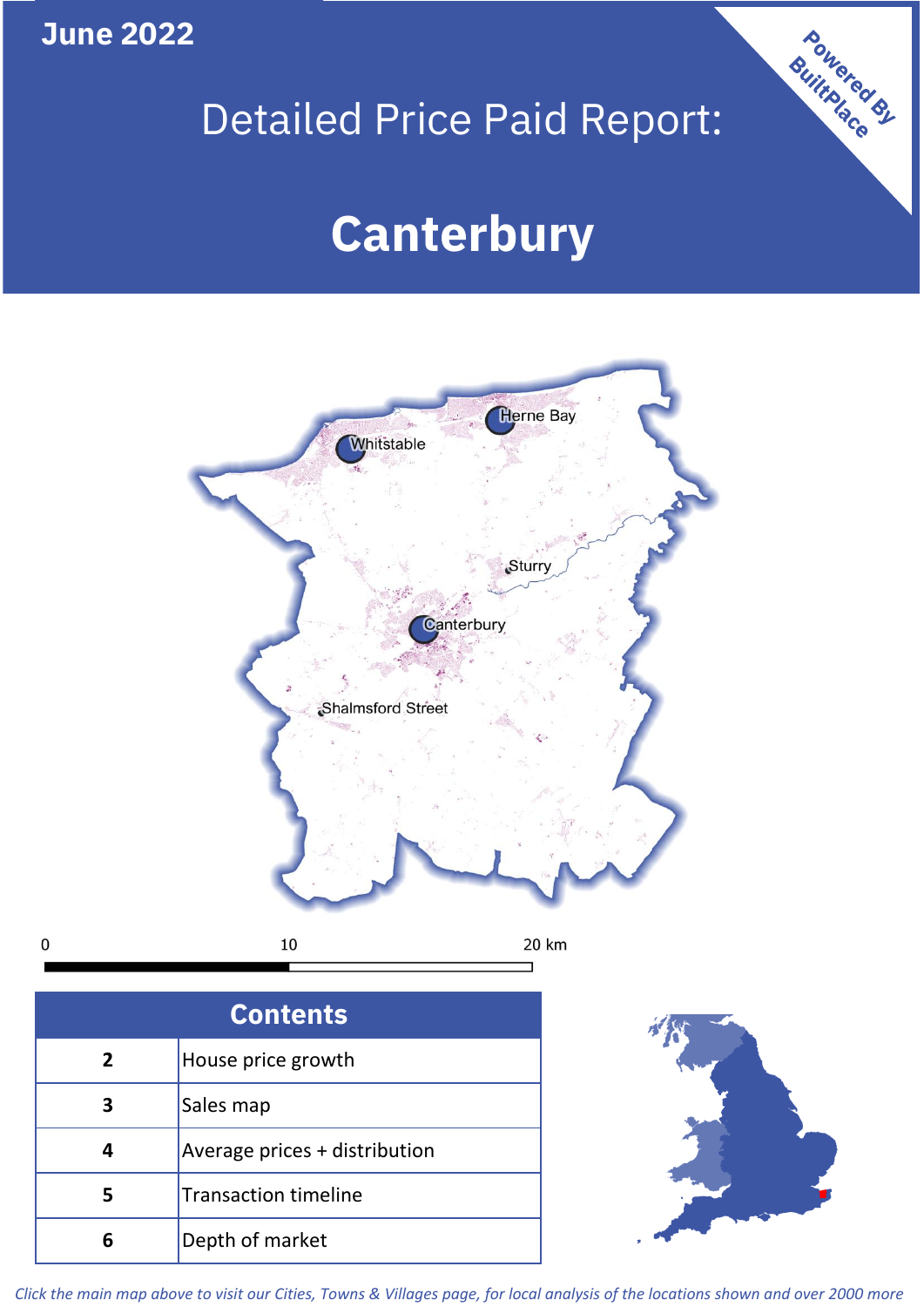### **Headline Data**

|                     | <b>Current level</b> | 3 month  | <b>Annual</b> | 5 year | 10 year |
|---------------------|----------------------|----------|---------------|--------|---------|
| <b>House prices</b> | £366,029             | 4.2%     | 11.3%         | 27.8%  | 85.3%   |
| <b>Transactions</b> | 2,630                | $-12.6%$ | 21.4%         | 3.5%   | 21.9%   |

# **House Price Growth (April 2022 data)**

#### *Annual Change in House Prices*



House prices in Canterbury grew by 11.3% in the 12 months to April 2022 (based on 3-month smoothed data). By comparison national house prices grew by 10.7% and prices in the South East grew by 11.5% over the same period.

Canterbury house prices are now 70.4% above their previous peak in 2007, compared to +60.7% for the South East and +52.9% across England.



#### *Year-To-Date Change in House Prices, December to April*

Local prices have grown by 5.9% in 2022 so far, compared to growth of 2.6% over the same period last year.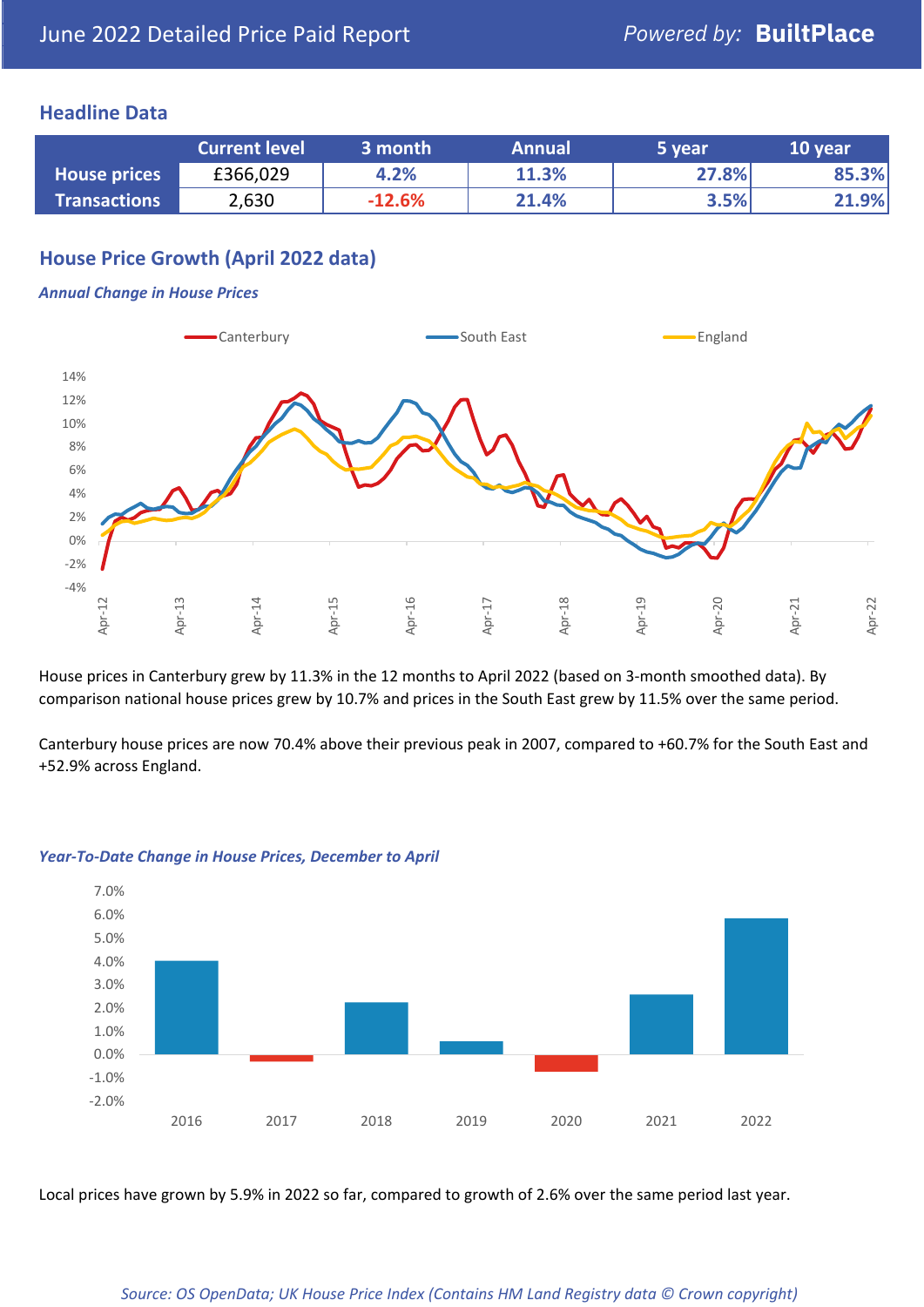# **House Price Map**

*12 months to April 2022*



*Each point is one postcode, coloured by the average value relative to all sales in this local authority (price bands are LA-specific quintiles).*

# **Map Key**

| Min      | <b>Max</b> |                            |
|----------|------------|----------------------------|
| Up to    | £241,000   | 1st quintile / lowest 20%  |
| £241,000 | £296,000   | 2nd quintile               |
| £296,000 | £361,000   | 3rd quintile               |
| £361,000 | £476,000   | 4th quintile               |
| £476,000 | and over   | 5th quintile / highest 20% |

*Source: OS OpenData; UK House Price Index (Contains HM Land Registry data © Crown copyright)*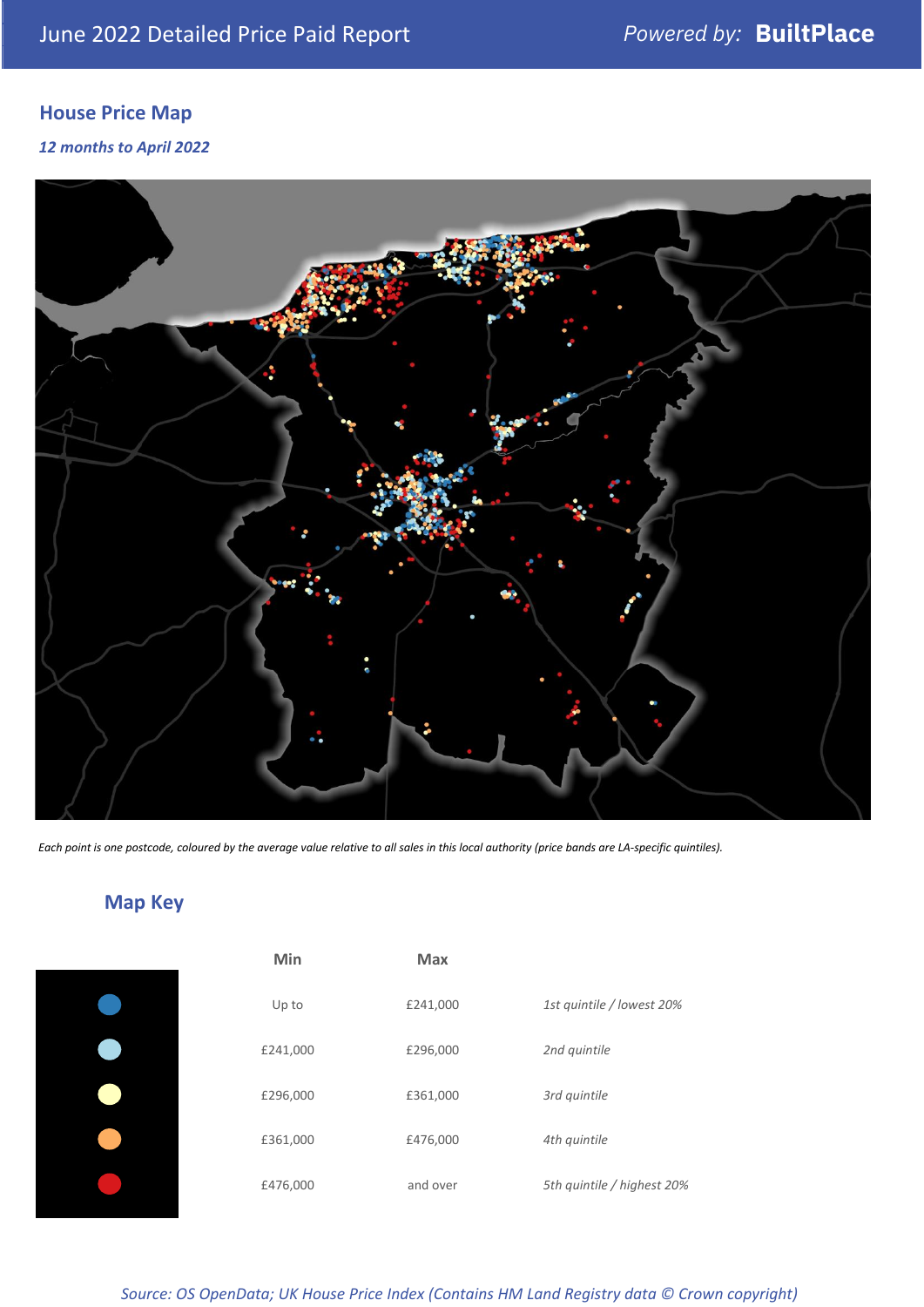# **Average House Price by Property Type**

#### *12 months to April 2022*



|                 | <b>New</b>           | <b>Second hand</b> |  |  |
|-----------------|----------------------|--------------------|--|--|
| <b>Flat</b>     | £291,667             | £221,676           |  |  |
| <b>Terraced</b> | £766,714             | £324,611           |  |  |
| Semi-detached   | No recorded<br>sales | £350,667           |  |  |
| <b>Detached</b> | £320,000             | £522,300           |  |  |

### **House Price Distribution by Year**

*All properties, by price band and calendar year (2020 = year to date)*

|                    | 1997 | 2002 | 2007 | 2012 | 2017 | 2019 | 2020 |
|--------------------|------|------|------|------|------|------|------|
| <b>Under £100k</b> | 85%  | 25%  | 4%   | 4%   | 1%   | 0%   | 1%   |
| £100-200k          | 14%  | 59%  | 48%  | 44%  | 14%  | 9%   | 8%   |
| E200-300k          | 1%   | 12%  | 35%  | 35%  | 41%  | 31%  | 29%  |
| £300-400k          | 0%   | 3%   | 9%   | 10%  | 24%  | 28%  | 27%  |
| £400-500k          | 0%   | 1%   | 3%   | 4%   | 12%  | 15%  | 18%  |
| <b>£500k-1m</b>    | 0%   | 0%   | 2%   | 3%   | 8%   | 15%  | 16%  |
| £1-2m              | 0%   | 0%   | 0%   | 0%   | 0%   | 1%   | 2%   |
| <b>Over £2m</b>    | 0%   | 0%   | 0%   | 0%   | 0%   | 0%   | 0%   |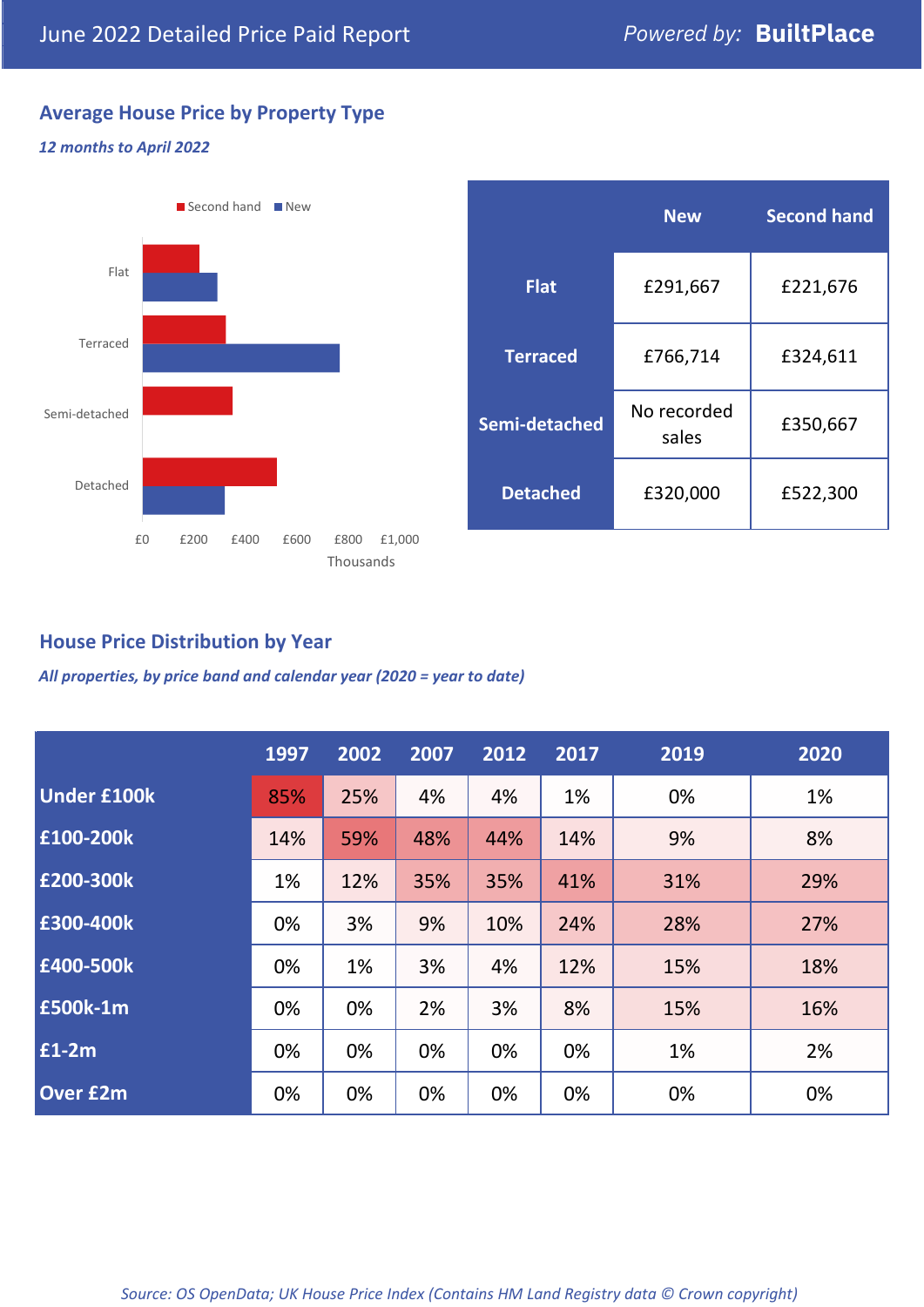# **Transactions (February 2022 data)**

*Annual Transactions, Indexed (2001-05 average = 100)*



There were 2,630 transactions in Canterbury during the 12 months to February 2022. This is 76% of the average from 2001-05 and suggests activity is below pre-downturn levels.

Transactions in Canterbury have fallen by 15.2% since 2014, compared to changes of -9.9% for South East and -7.7% for England.



#### *Cash and New Build Sales as % of Total, by Year*

*Note: The data on this page EXCLUDES transactions identified as transfers under a power of sale/repossessions, buy-to-lets (where they can be identified by a mortgage), and transfers to non-private individuals - i.e. it comprises only Land Registry 'A' data.*